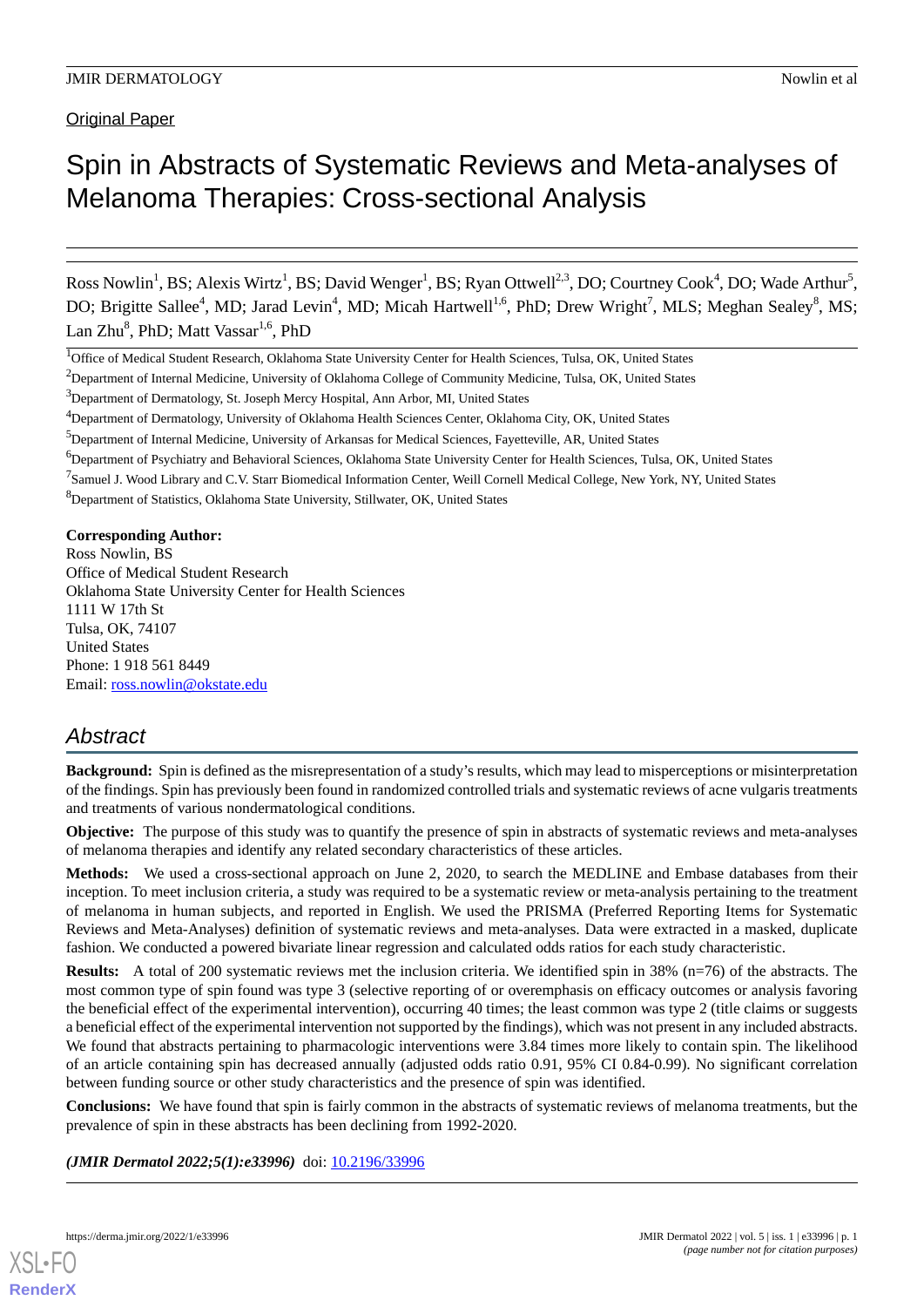## **KEYWORDS**

melanoma; spin; melanoma treatment; skin conditions; skin; misinterpreting data; misinterpretation; skin cancer

## *Introduction*

Skin cancer is the most common form of cancer in the United States, with more than 9500 new diagnoses each day [[1](#page-8-0)]. Among skin cancer types, melanoma remains the most deadly, responsible for an estimated 6850 deaths in 2020 [[2\]](#page-8-1). Furthermore, the incidence of melanoma is projected to rise by 2% in 2020, continuing a trend that has existed for more than 6 decades [\[2,](#page-8-1)[3\]](#page-9-0). Although the standard treatment for melanoma is surgical excision, new therapies have recently emerged, including targeted therapies (such as BRAF and MEK inhibitors) and immunotherapies (such as anti-PD1 and anti–CTLA-4 antibodies), which have contributed to a recent decrease in mortality rates [\[2](#page-8-1),[4](#page-9-1)]. An increase in the volume of published research, in tandem with an increased number of available effective therapies, has resulted in a substantial number of studies for dermatologists to consider when recommending melanoma therapies to their patients. For this reason, systematic reviews have become an essential tool for clinicians, making accurate reporting of the results in both abstracts and manuscripts an integral component of scientific writing.

The term *spin* has been defined as "specific reporting that could distort the interpretation of results and mislead readers" [\[5](#page-9-2),[6\]](#page-9-3). Although abstracts are historically viewed as compressed versions of a full manuscript, scientists may highlight specific findings in the abstract to make the study's results appear more compelling [\[6](#page-9-3)] and engage more readers [[7\]](#page-9-4). Clinicians endeavoring to maintain an up-to-date evidence-based practice often rely on an abstract alone to formulate a clinical opinion [[8](#page-9-5)[-10](#page-9-6)]. One study found that clinicians were 2.4 times more likely to read an abstract than an entire article [\[11](#page-9-7)]. Therefore, it is not an unfair assumption that a study abstract may directly influence a dermatologist's approach to melanoma management, especially considering the breadth of new and emerging therapies and combination regimens.

Notwithstanding clinicians' reliance on systematic reviews in everyday decision-making, it has been demonstrated that reporting in the abstracts of systematic reviews is frequently flawed [\[12](#page-9-8)[-15](#page-9-9)]. The presence of spin has been exhibited in abstracts of randomized controlled trials (RCTs) in a multitude of specialties, including psychiatry [[16\]](#page-9-10), anesthesiology [[17\]](#page-9-11), oncology [\[18](#page-9-12)], and emergency medicine [[19\]](#page-9-13), revealing significant issues of transparency in the reporting of results in

published abstracts. Ottwell et al [\[20](#page-9-14)] recently identified spin in almost one-third of systematic reviews and meta-analyses of acne vulgaris therapies. In this study, we aimed to evaluate the presence of spin in abstracts of systematic reviews and meta-analyses focused on melanoma treatment. Additionally, we discuss the clinical repercussions if clinicians are presented with misleading information and provide recommendations to reduce spin and improve overall reporting in systematic reviews and meta-analyses.

# *Methods*

## **Oversight, Transparency, Reproducibility, and Reporting**

As no humans were involved in this study, it did not meet the regulatory definition of human subject research per the US Code of Federal Regulations and was not subject to institutional review board oversight. The associated protocol, extraction forms, data analysis scripts, and other study artifacts have been uploaded to Open Science Framework to ensure transparency and reproducibility [[21\]](#page-9-15). To further ensure the reproducibility of our analyses, the data were reanalyzed in a masked fashion by a third-party statistician. This study was conducted concurrently with similar studies evaluating the presence of spin in systematic reviews in other fields of medicine. These studies adhered to a common methodology that has been described elsewhere [[20\]](#page-9-14). The relevant reporting guidelines were incorporated in the drafting of this manuscript, specifically PRISMA (Preferred Reporting Items for Systematic Reviews and Meta-Analyses) [\[22\]](#page-9-16) and Murad and Wang's [\[23](#page-9-17)] guidelines for meta-epidemiological studies.

## **Search Strategy**

A study team member (DW), a systematic review librarian, constructed search strategies for the MEDLINE (Ovid) and Embase (Ovid) databases and used them to locate systematic reviews and meta-analyses of treatment modalities for melanoma ([Textbox 1\)](#page-2-0).

Both databases were searched from their inception. DW conducted these searches on June 2, 2020; the retrieved records were uploaded to Rayyan, a systematic review screening platform [\[24](#page-9-18)]. After duplicates were removed, two authors (RN and AW) independently screened the titles and abstracts of the remaining records to determine eligibility.

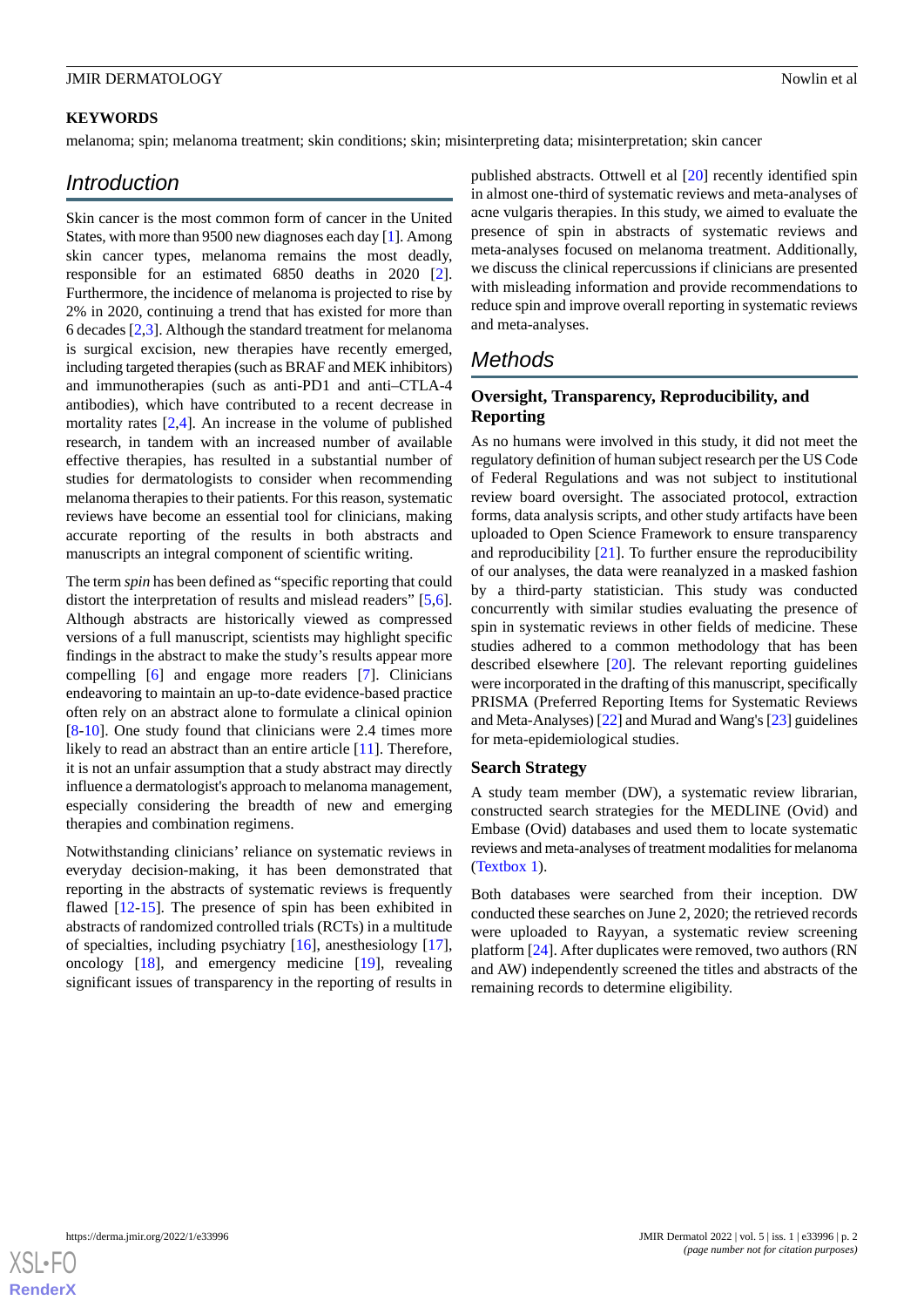<span id="page-2-0"></span>Textbox 1. Search queries.

| <b>Ovid MEDLINE</b>                                                                 |
|-------------------------------------------------------------------------------------|
| 1. exp Melanoma/                                                                    |
| 2. (melanoma* or (pigment* adj1 cancer*) or melanocarcinoma* or nevocarcinoma*).mp. |
| 3.1 or 2                                                                            |
| 4. exp Therapeutics/                                                                |
| 5. (treat* or therap* or help* or interven*).mp.                                    |
| 6.4 or 5                                                                            |
| 7.3 and 6                                                                           |
| 8. exp Melanoma/dh, dt, th [Diet Therapy, Drug Therapy, Therapy]                    |
| 9.7 or 8                                                                            |
| 10. exp "Systematic Review"/                                                        |
| 11. exp Meta-Analysis/                                                              |
| 12. ("systematic review" or "meta-analysis" or (systematic* adj1 review*)).ti,ab.   |
| 13.10 or 11 or 12                                                                   |
| 14.9 and 13                                                                         |
| <b>Ovid Embase</b>                                                                  |
| 1. exp melanoma/                                                                    |
| 2. (melanoma* or (pigment* adj1 cancer*) or melanocarcinoma* or nevocarcinoma*).mp. |
| 3.1 or 2                                                                            |
| 4. exp therapy/                                                                     |
| 5. (treat* or therap* or help* or interven*).mp.                                    |
| 6.4 or 5                                                                            |
| 7.3 and 6                                                                           |
| 8. exp melanoma/dm, dt, th [Disease Management, Drug Therapy, Therapy]              |
| 9.7 or 8                                                                            |
| 10. exp "systematic review"/                                                        |
| 11. exp meta analysis/                                                              |
| 12. ("systematic review" or "meta-analysis" or (systematic* adj1 review*)).ti,ab.   |
| 13.10 or 11 or 12                                                                   |
| 14.9 and 13                                                                         |
|                                                                                     |

## **Eligibility Criteria**

Studies were required to meet the following inclusion criteria: (1) a systematic review with or without a meta-analysis; (2) focused on the treatment of melanoma; (3) conducted on human subjects only; and (4) available in English. We used the PRISMA definition of systematic reviews and meta-analyses [[25\]](#page-9-19). Studies that met these criteria were uploaded to Stata 16.1 (StataCorp LLC) for randomization. Data were then extracted from the first 200 systematic reviews.

#### **Training**

[XSL](http://www.w3.org/Style/XSL)•FO **[RenderX](http://www.renderx.com/)**

Before title and abstract screening commenced, authors RN and AW completed an online training course on systematic reviews and meta-analyses by Li and Dickersin [[26\]](#page-9-20). They then completed 2 days of online and in-person training on the definition and interpretation of the 9 most severe types of spin

in systematic review abstracts [[27\]](#page-10-0)*.* Finally, they were trained in A MeaSurement Tool to Assess systematic Reviews (AMSTAR-2), a frequently used 16-item instrument for measuring the methodological quality of systematic reviews and meta-analyses [\[28](#page-10-1)]. A detailed outline of the training regimen can be found in our study protocol.

#### **Data Extraction**

Data were extracted in a masked, duplicate fashion using a pilot-tested Google form. Abstracts of the included systematic reviews were thoroughly examined for the presence of the 9 most severe types of spin. The 9 spin types, defined by Yavchitz et al [[27\]](#page-10-0), are as follows: (1) conclusion contains recommendations for clinical practice not supported by the findings, (2) title claims or suggests a beneficial effect of the experimental intervention not supported by the findings, (3)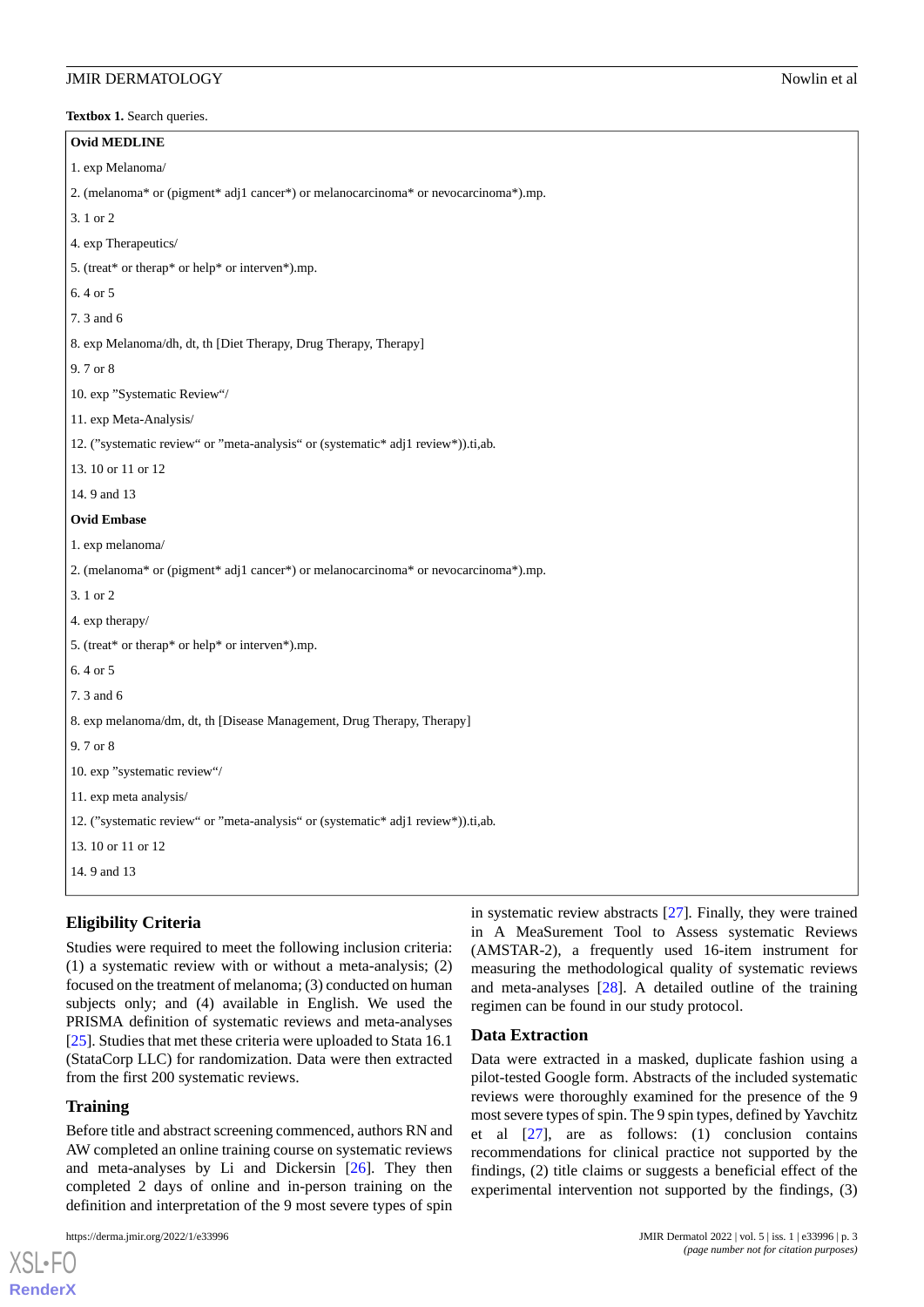selective reporting of or overemphasis on efficacy outcomes or analysis favoring the beneficial effect of the experimental intervention, (4) conclusion claims safety based on non–statistically significant results with a wide confidence interval, (5) conclusion claims the beneficial effect of the experimental treatment despite high risk of bias in primary studies, (6) selective reporting of or overemphasis on harm outcomes or analysis favoring the safety of the experimental intervention, (7) conclusion extrapolates the review's findings to a different intervention (ie, claiming efficacy of one specific intervention although the review covers a class of several interventions), (8) conclusion extrapolates the review's findings from a surrogate marker or a specific outcome to the global improvement of the disease, and (9) conclusion claims the beneficial effect of the experimental treatment despite reporting bias.

The methodological quality of each study was rated as high, moderate, low, or critically low using the AMSTAR-2 scale [[28\]](#page-10-1). In previous studies, the interrater reliability of AMSTAR-2 scores has been moderate to high, with high construct validity coefficients associated with both the original AMSTAR instrument (*r*=0.91) and the Risk of Bias in Systematic Reviews instrument (*r*=0.8429) [\[29](#page-10-2)].

The study characteristics extracted from each systematic review and meta-analysis were as follows: (1) type of intervention (surgery, pharmacologic, nonpharmacologic, combination, other); (2) date the review was received by the journal; (3) funding sources (hospital, industry, private, public, a combination of sources including industry, a combination of sources excluding industry, none, not mentioned, other); (4) whether the review discussed compliance with PRISMA or PRISMA for Abstracts [[30\]](#page-10-3); (5) whether the journal required compliance with PRISMA; (6) the journal's word limit for abstracts, if any; and (7) the journal's 5-year impact factor. Once data extraction was complete, authors RN and AW were unmasked. If possible, discrepancies were resolved by consensus. Author RO adjudicated if consensus could not be achieved.

## **Statistical Analysis**

The overall frequency of spin and its subtypes was characterized using descriptive statistics. We then used unadjusted logistic regression models to determine the binary associations of impact of extracted study characteristics on the presence of spin in the abstracts of systematic reviews and meta-analysis. We then constructed a multivariable logistic regression model to determine the influence of these variables, controlling for each, on the presence of spin. In our protocol, we prespecified the possibility of a binary logistic regression and calculated a power analysis before the start of this study to determine required sample size using GPower (version 3.1.9.7). A previous investigation of spin in abstracts of systematic reviews and meta-analyses focused on acne vulgaris suggested that spin was present in 31% of abstracts. We therefore based our power analysis on the following assumptions and parameters: (1) twenty percent of PRISMA-compliant systematic reviews and 40% of non–PRISMA-compliant systematic reviews contain spin; (2) a type I error rate of .05 (2-tailed); (3) power of .80; and (4) multiple coefficients of determination of 0.10. We thus concluded that 185 systematic reviews would be needed. These analytic decisions are documented in our protocol. We used Stata 16.1 for all analyses.

# *Results*

## **General Characteristics**

Our initial search returned 3106 unique articles, of which 718 were removed as duplicates. An additional 1972 articles were excluded during title and abstract screening. Full-text screening resulted in the exclusion of 189 articles. Thus, 227 systematic reviews met inclusion criteria and underwent random assignment, following which data were extracted from 200. Our screening (with rationale for exclusions) and randomization process is illustrated in [Figure 1.](#page-4-0)

The most common intervention type was pharmacologic (115/200, 57.5%), followed by surgical interventions (38/200, 19%). The date range during which included systematic reviews were received by their publishing journal spanned from 1992 to 2020 ([Table 1](#page-5-0)).

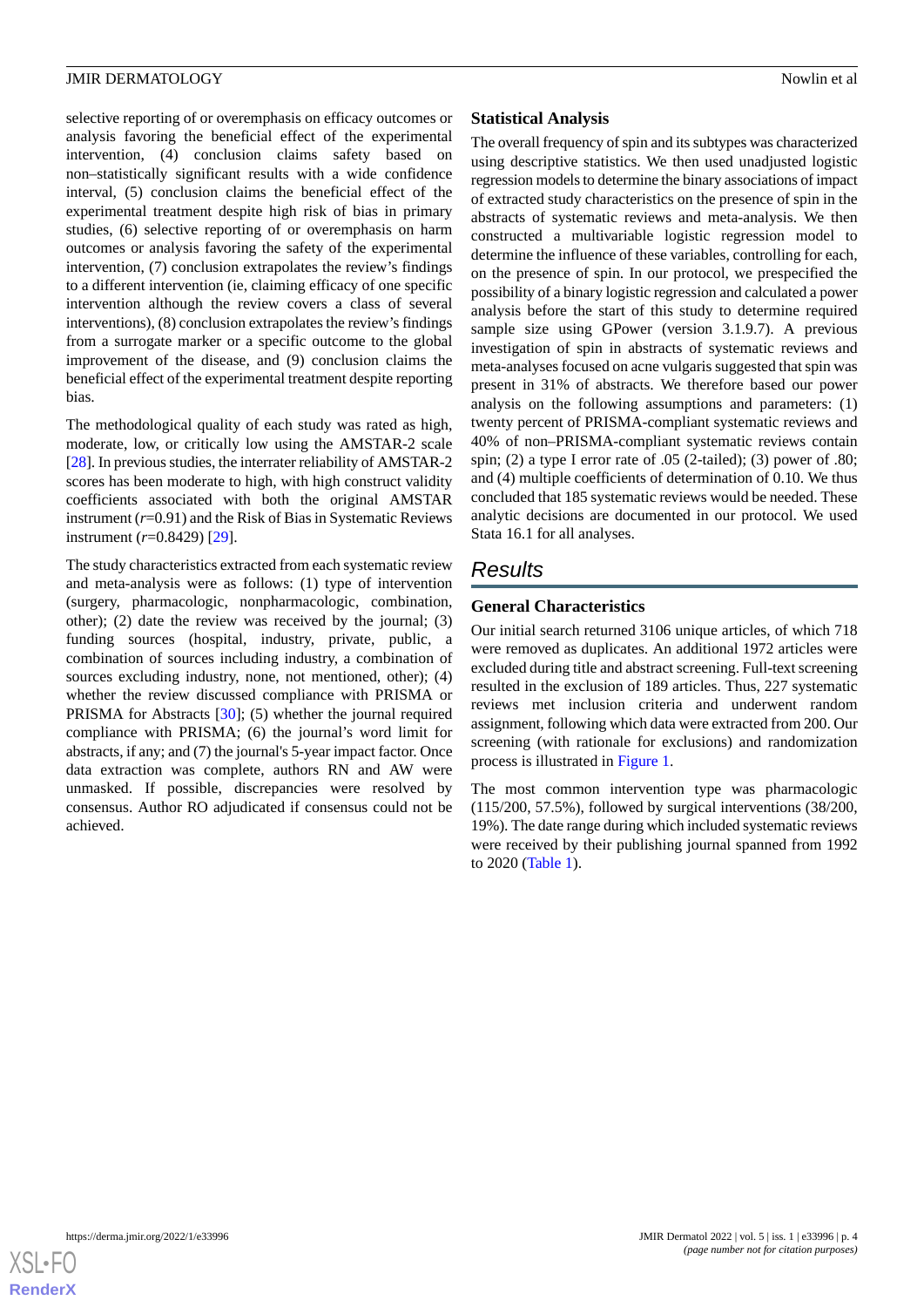<span id="page-4-0"></span>Figure 1. PRISMA (Preferred Reporting Items for Systematic Reviews and Meta-Analyses) flow diagram demonstrating all steps of article screening with rationale provided for excluded articles.



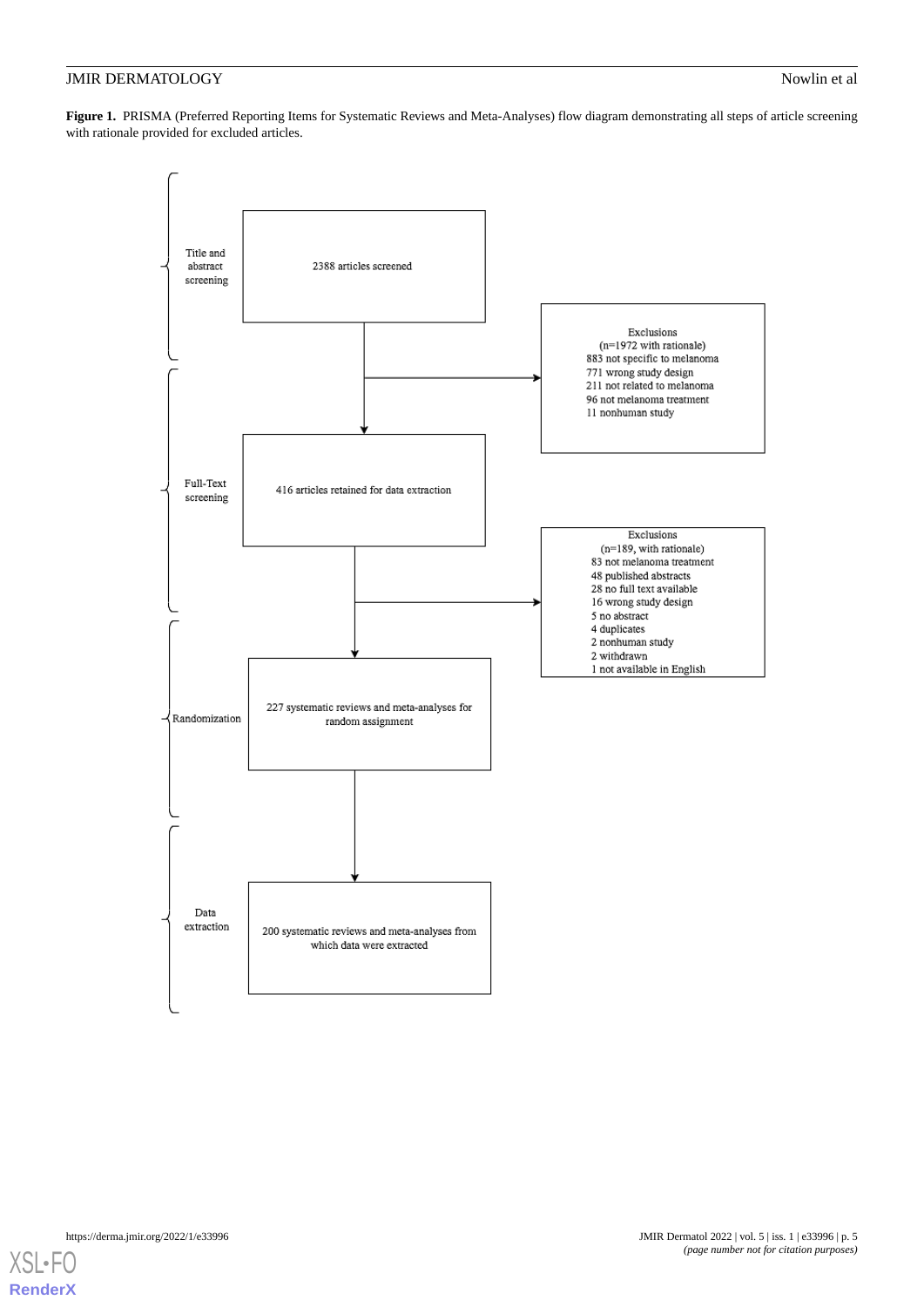<span id="page-5-0"></span>

|  |  | Table 1. General characteristics of systematic reviews and meta-analyses. |  |  |  |  |  |  |
|--|--|---------------------------------------------------------------------------|--|--|--|--|--|--|
|--|--|---------------------------------------------------------------------------|--|--|--|--|--|--|

| Characteristics                                          | Articles $(N=200)$ |                        | Odds ratio (95% CI) |                    |  |
|----------------------------------------------------------|--------------------|------------------------|---------------------|--------------------|--|
|                                                          | Total              | Abstract contains spin | Unadjusted          | Adjusted           |  |
| Intervention type, n (%)                                 |                    |                        |                     |                    |  |
| Mixed                                                    | 32(16)             | 6(3)                   | 1 (Reference)       | 1 (Reference)      |  |
| Nonpharmacologic                                         | 15(7.5)            | 7(3.5)                 | 3.79 (0.98-14.60)   | $4.69(0.73-30.10)$ |  |
| Pharmacologic                                            | 115(57.5)          | 54 (27)                | $3.84(1.46-10.02)$  | $2.60(0.64-10.61)$ |  |
| Surgery                                                  | 38 (19)            | 9(4.5)                 | $1.34(0.42 - 4.29)$ | $1.25(0.24-6.35)$  |  |
| Study mentions adherence to PRISMA, <sup>a</sup> n (%)   |                    |                        |                     |                    |  |
| $\rm No$                                                 | 119(59.5)          | 41(20.5)               | 1 (Reference)       | 1 (Reference)      |  |
| Yes                                                      | 81 (40.5)          | 35(17.5)               | $1.45(0.81 - 2.58)$ | $1.24(0.49-3.13)$  |  |
| Publishing journal recommends adherence to PRISMA, n (%) |                    |                        |                     |                    |  |
| No                                                       | 98 (49)            | 40(20)                 | 1 (Reference)       | 1 (Reference)      |  |
| Yes                                                      | 102(51)            | 36(18)                 | $0.79(0.44-1.40)$   | $0.55(0.25-1.24)$  |  |
| Funding source, n (%)                                    |                    |                        |                     |                    |  |
| Not funded                                               | 46(23)             | 15(7.5)                | 1 (Reference)       | 1 (Reference)      |  |
| Industry                                                 | 27(13.5)           | 14(7)                  | $2.23(0.84 - 5.90)$ | $2.08(0.58-7.41)$  |  |
| Not mentioned                                            | 86 (43)            | 29(14.5)               | $1.05(0.49-2.25)$   | $0.54(0.18-1.61)$  |  |
| Private                                                  | 24(12)             | 8(4)                   | $1.03(0.36-2.95)$   | $0.74(0.20-2.79)$  |  |
| Public                                                   | 17(8.5)            | 10(5)                  | 2.95 (0.94-9.29)    | $1.50(0.35-6.44)$  |  |
| AMSTAR- $2^b$ rating, n $(\% )$                          |                    |                        |                     |                    |  |
| High                                                     | 17(8.5)            | 6(3)                   | 1 (Reference)       | 1 (Reference)      |  |
| Moderate                                                 | 47(23.5)           | 27(13.5)               | $2.48(0.78-7.82)$   | $1.83(0.47-7.19)$  |  |
| Low                                                      | 19(9.5)            | 11(5.5)                | $2.52(0.65-9.71)$   | $3.05(0.60-15.48)$ |  |
| Critically low                                           | 117(58.5)          | 32(16)                 | $0.69(0.24-2.02)$   | $0.45(0.11-1.86)$  |  |
| 5-year impact factor, mean (SD)                          | 6.02(6.57)         | 6.84(7.36)             | $1.03(0.98-1.08)$   | $1.04(0.98-1.10)$  |  |
| Abstract word limit, mean (SD)                           | 281 (125.35)       | 276 (115.84)           | $1.00(1.00-1.00)$   | $1.00(0.99-1.00)$  |  |
| Publication year (1992-2020)                             | $N/A^c$            | N/A                    | $0.99(0.93-1.04)$   | $0.91(0.84-0.99)$  |  |

<sup>a</sup>PRISMA: Preferred Reporting Items for Systematic Reviews and Meta-Analyses.

<sup>b</sup>AMSTAR-2: A MeaSurement Tool to Assess systematic Reviews.

 $\rm^cN/A$ : not applicable.

Of 200 studies, 68 (34%) were funded, with the most common funding source being industry (27/200, 13.5%), while 46 studies were not funded (46/200, 23%) and 86 did not mention a funding source (86/200, 43%). Most studies did not mention adherence to PRISMA (119/200, 59.6%) and a total of 102 studies (51%) were published in journals whose submission guidelines recommend PRISMA adherence. The average word limit for abstracts was 281 (SD 125.35). The average 5-year impact factor for our sample was 6.02 (SD 6.57).

## **Spin in Abstracts of Systematic Reviews and Meta-analyses**

Among the 200 studies in our sample, we found spin in 76 (38%) of the abstracts. We frequently found more than 1 type of spin in an abstract; thus, 117 instances of spin were identified. Spin type 3—selective reporting of or overemphasis on efficacy outcomes or analysis favoring the beneficial effect of the experimental intervention—was the most common, occurring in 40 abstracts (20%; [Table 2](#page-6-0)).

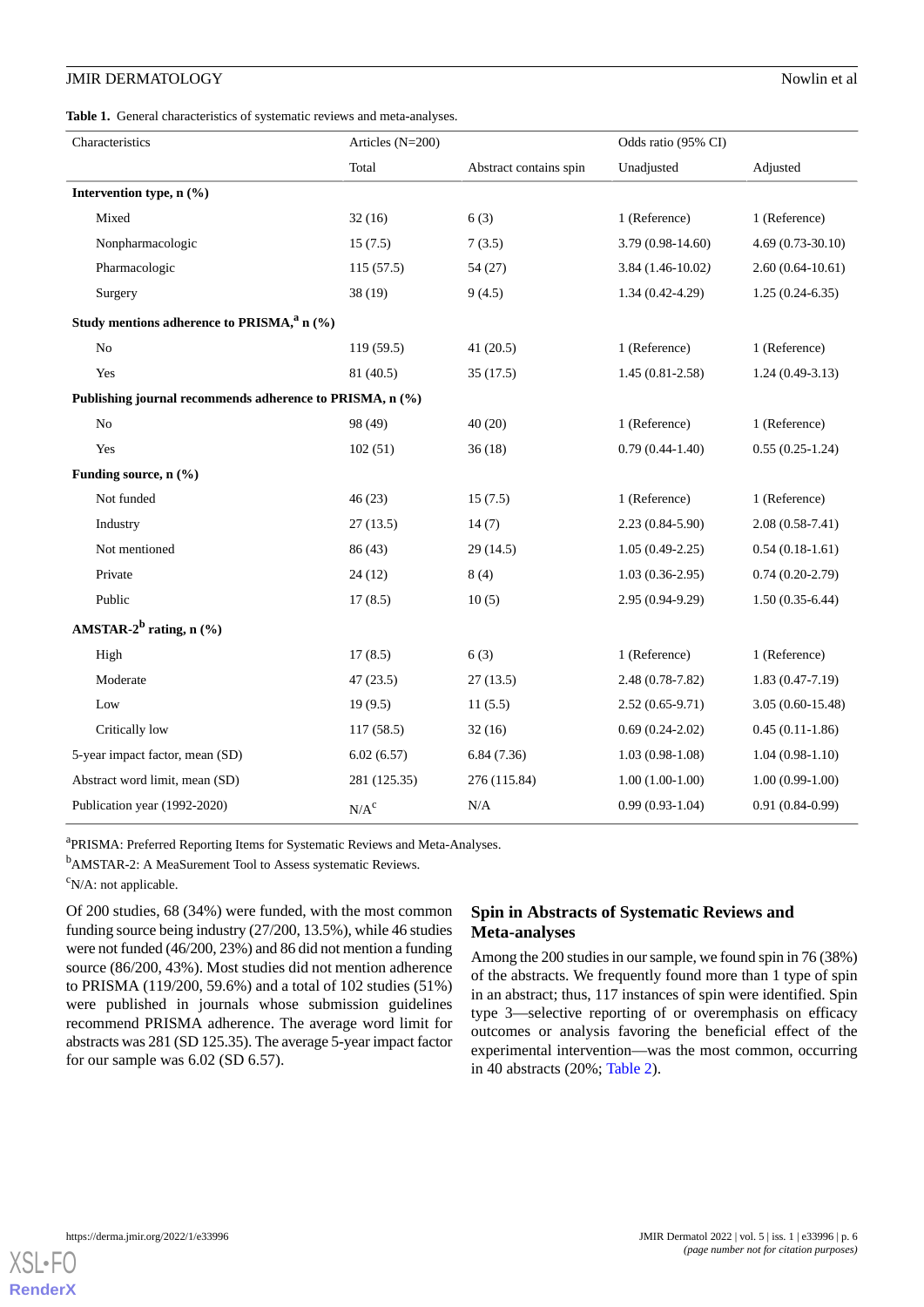<span id="page-6-0"></span>**Table 2.** Spin types and frequencies (%) in abstracts (N=200).

| Nine most severe types of spin $[27]$                                                                                                                                                             | Abstracts containing spin, n (%) |
|---------------------------------------------------------------------------------------------------------------------------------------------------------------------------------------------------|----------------------------------|
| 1. Conclusion contains recommendations for clinical practice not supported by the findings.                                                                                                       | 4(2)                             |
| 2. Title claims or suggests a beneficial effect of the experimental intervention not supported by the findings.                                                                                   | 0(0)                             |
| 3. Selective reporting of or overemphasis on efficacy outcomes or analysis favoring the beneficial effect of the<br>experimental intervention.                                                    | 40 (20)                          |
| 4. Conclusion claims safety based on nonstatistically significant results with a wide confidence interval.                                                                                        | $3(7.1)^{a}$                     |
| 5. Conclusion claims the beneficial effect of the experimental treatment despite high risk of bias in primary<br>studies.                                                                         | 16(8)                            |
| 6. Selective reporting of or overemphasis on harm outcomes or analysis favoring the safety of the experimental<br>intervention.                                                                   | 27(13.5)                         |
| 7. Conclusion extrapolates the review's findings to a different intervention (ie, claiming efficacy of one specific<br>intervention although the review covers a class of several interventions). | 4(2)                             |
| 8. Conclusion extrapolates the review's findings from a surrogate marker or a specific outcome to the global im-<br>provement of the disease.                                                     | 13(6.5)                          |
| 9. Conclusion claims the beneficial effect of the experimental treatment despite reporting bias.                                                                                                  | 10(5)                            |

 $a$ A total of 158 abstract conclusions did not mention safety, thus n=42.

The most severe type of spin, type 1—conclusion contains recommendations for clinical practice not supported by the findings—occurred in 4 abstracts (2%). Because 158 studies did not mention safety outcomes or safety measures in their conclusions, only 42 abstracts could be assessed for spin type 4 (3/42, 7.1%). No abstracts contained spin type 2.

<span id="page-6-1"></span>From the bivariate logistic regression, the odds were 384% higher for a systematic review covering pharmacologic interventions to contain spin compared with the reference group (odds ratio [OR] 3.84, 95% CI 1.46-10.2). After adjustment for possible covariates, this association between spin and pharmacologic interventions did not remain statistically significant (OR 2.60, 95% CI 0.64-10.61). We found that the likelihood of an article containing spin has decreased annually (adjusted OR 0.91, 95% CI 0.84-0.99; [Table 1\)](#page-5-0). [Figure 2](#page-6-1) illustrates the proportion and overall downward trend of spin prevalence in abstracts of systematic reviews focused on melanoma therapies from 1992 to 2020. We found no other association between the presence of spin and other study characteristics.

**Figure 2.** The proportion of systematic reviews containing spin in the abstract from 1992-2020.



Year

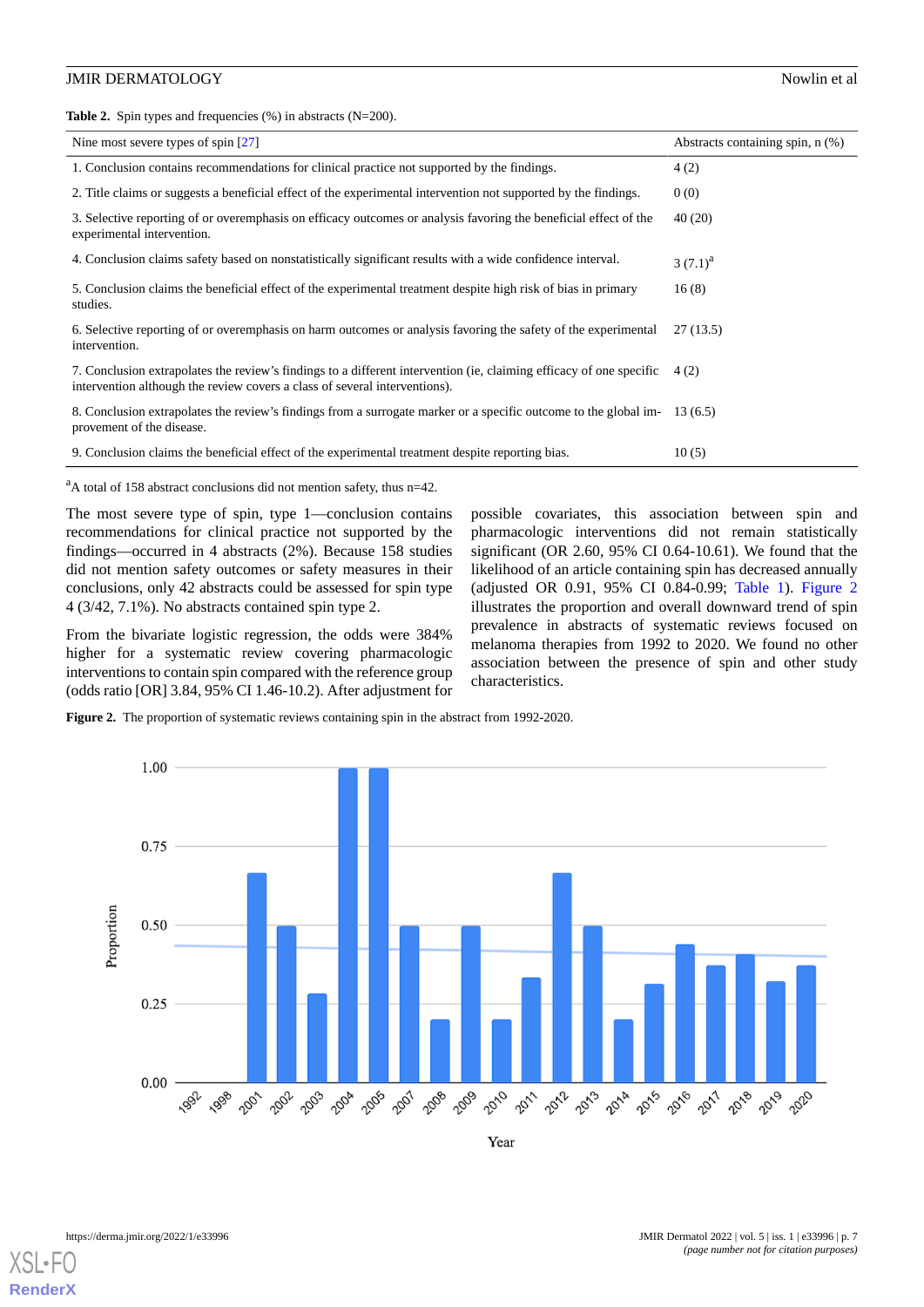## **AMSTAR-2 Ratings**

A total of 58.5% (117/200) of systematic reviews in our sample received a methodological quality rating of "critically low" on the AMSTAR-2 scale, 9.5% (19/200) were rated "low" quality, 23.5% (47/200) "moderate" quality, and 8.5% (17/200) "high" quality. The presence of spin was not significantly associated with a study's AMSTAR-2 rating. All AMSTAR-2 items and frequency of responses are found in [Table 3](#page-7-0).

<span id="page-7-0"></span>Table 3. AMSTAR-2<sup>a</sup> items and frequency of responses (N=200).

| AMSTAR-2 item                                                                                                                                                                                                            | Response, $n$ $(\%)$ |                     |                 |
|--------------------------------------------------------------------------------------------------------------------------------------------------------------------------------------------------------------------------|----------------------|---------------------|-----------------|
|                                                                                                                                                                                                                          | Yes                  | No                  | Partial yes     |
| 1. Did the research questions and inclusion criteria for the review include the elements of PICO<br>(patient/population, intervention, comparison, and outcomes)?                                                        | 200 (100)            | 0(0)                | 0(0)            |
| 2. Did the report of the review contain an explicit statement that the review methods were established<br>prior to the conduct of the review and did the report justify any significant deviations from the<br>protocol? | 66 (33)              | 75(37.5)            | 59 (29.5)       |
| 3. Did the review authors explain their selection of the study designs for inclusion in the review?                                                                                                                      | 103(51.5)            | 97(48.5)            | 0(0)            |
| 4. Did the review authors use a comprehensive literature search strategy?                                                                                                                                                | 37(18.5)             | 54 (27)             | 109(54.5)       |
| 5. Did the review authors perform study selection in duplicate?                                                                                                                                                          | 12160.5              | 79 (39.5)           | 0(0)            |
| 6. Did the review authors perform data extraction in duplicate?                                                                                                                                                          | 126(63)              | 74 (37)             | 0(0)            |
| 7. Did the review authors provide a list of excluded studies and justify the exclusions?                                                                                                                                 | 15(7.5)              | 65(32.5)            | 120(60)         |
| 8. Did the review authors describe the included studies in adequate detail?                                                                                                                                              | 46(23)               | 23(11.5)            | 131(65.5)       |
| 9. Did the review authors use a satisfactory technique for assessing the risk of bias in individual<br>studies that were included in the review?                                                                         | 51 $(28.5)^b$        | 104 $(58.1)^b$      | 24 $(13.4)^{b}$ |
| 10. Did the review authors report on the sources of funding for the studies included in the review?                                                                                                                      | 20(10)               | 180 (90)            | 0(0)            |
| 11. If meta-analysis was performed, did the review authors use appropriate methods for statistical<br>combination of results?                                                                                            | 95 $(93.1)^{c}$      | 7 $(6.9)^{c}$       | $0(0)^c$        |
| 12. If meta-analysis was performed, did the review authors assess the potential impact of risk of<br>bias in individual studies on the results of the meta-analysis or other evidence synthesis?                         | 62 $(60.7)^c$        | 40 $(39.2)^{\circ}$ | $0(0)^{c}$      |
| 13. Did the review authors account for risk of bias in primary studies when interpreting/discussing<br>the results of the review?                                                                                        | 74 (37)              | 126(63)             | 0(0)            |
| 14. Did the review authors provide a satisfactory explanation for, and discussion of, any hetero-<br>geneity observed in the results of the review?                                                                      | 121(60.5)            | 79 (39.5)           | 0(0)            |
| 15. If they performed quantitative synthesis, did the review authors carry out an adequate investi-<br>gation of publication bias (small study bias) and discuss its likely impact on the results of the re-<br>view?    | 53 $(52)^{c}$        | 49 $(48)^c$         | $0(0)^{c}$      |
| 16. Did the review authors report any potential sources of conflict of interest, including any<br>funding they received for conducting the review?                                                                       | 163(81.5)            | 37(18.5)            | 0(0)            |

<sup>a</sup>AMSTAR-2: A MeaSurement Tool to Assess systematic Reviews.

 $<sup>b</sup>A$  total of 21 articles included only nonrandomized studies of interventions and were not included in the table, thus N=179.</sup>

 $c^c$ A total of 98 articles did not perform a meta-analysis, thus N=102.

# *Discussion*

## **Primary Findings**

Our study suggests that approximately 1 in 3 systematic reviews or meta-analyses focused on melanoma treatment modalities contain spin in their abstract. The most common type of spin identified in our sample was type 3—selective reporting of or overemphasis on efficacy outcomes or analysis favoring the beneficial effect of the experimental intervention. An example of such selective reporting occurred in a study by Verma et al [[31\]](#page-10-4), which reviewed systemic adjuvant therapies for patients at high risk for recurrent melanoma. The primary outcomes included overall survival, recurrence-free survival, adverse effects, and quality of life; however, the abstract failed to

[XSL](http://www.w3.org/Style/XSL)•FO **[RenderX](http://www.renderx.com/)**

mention 3 of the 4 outcomes (recurrence-free survival, adverse effects, and quality of life). The selective omittance of primary outcomes in an abstract has the potential to allow readers to make assumptions regarding omitted outcomes based on the positive or negative nature of the outcomes that are reported. This finding is concerning as clinicians often use abstracts to guide clinical decisions. Because omitting primary outcomes may affect patient care [\[9](#page-9-21),[32,](#page-10-5)[33](#page-10-6)], it is imperative that abstracts contain full information about both efficacy and adverse events.

An interesting finding was the frequency with which spin type 6 (selective reporting of or overemphasis on harm outcomes or analysis favoring the safety of the experimental intervention) occurred concurrently with spin type 3 (30.7%). For example, Dafni et al [\[34](#page-10-7)] reported overall survival and toxicities as 2 of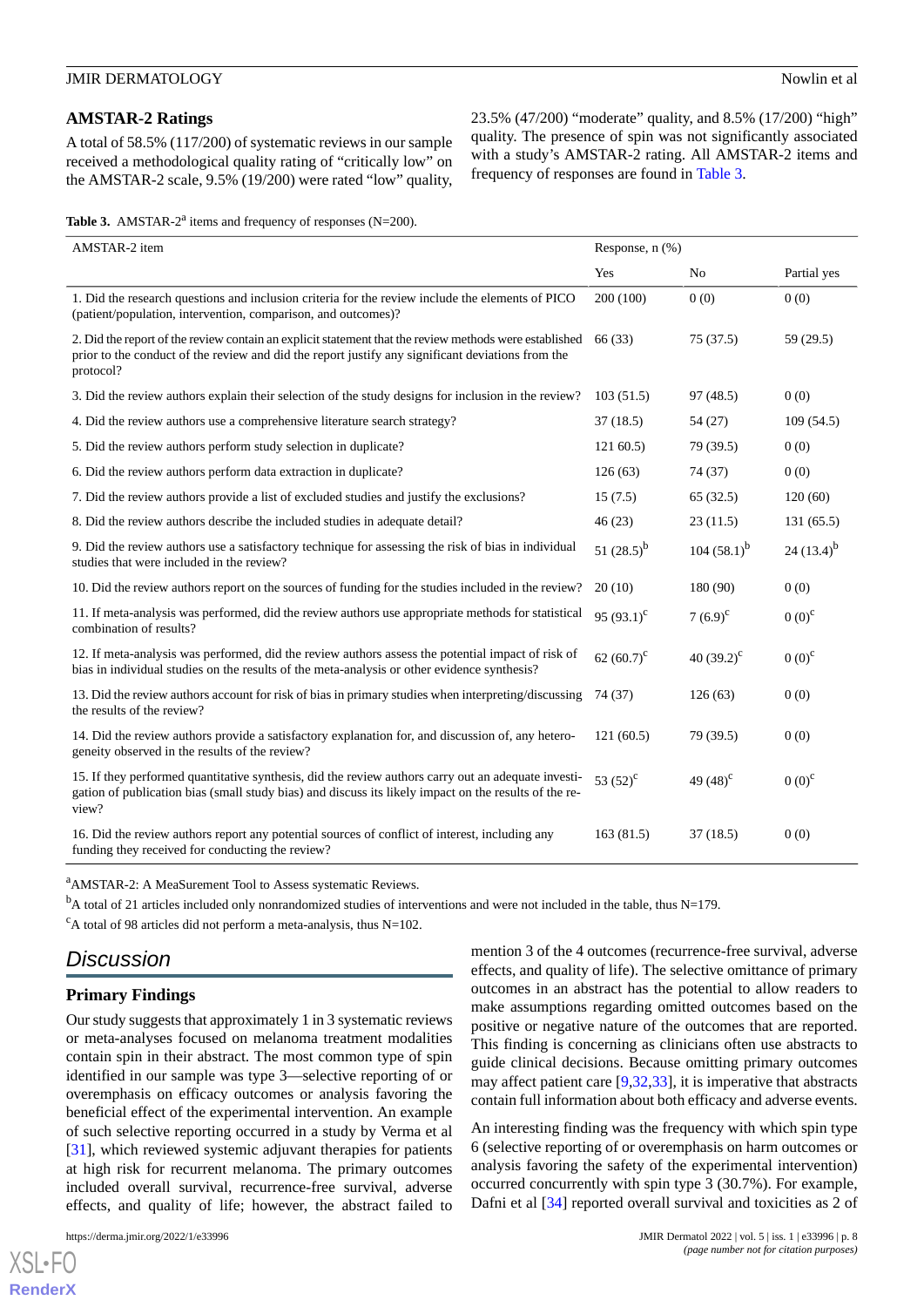their secondary outcomes but selectively did not report these findings alongside the other stated secondary outcomes. This example of the concurrent occurrence of spin types 3 and 6 demonstrates how selective reporting of efficacy and harm outcomes could distort a reader's interpretation of the full benefits and risks of an experimental regimen. This is especially important as we found that systematic reviews focused on pharmacologic interventions, which are often associated with higher toxicity profiles [[35,](#page-10-8)[36\]](#page-10-9), had increased odds of containing spin. Thus, it is essential that clinicians recognize spin and its potential influence on therapeutic recommendations.

To incorporate our findings into the existing body of literature on spin, we must compare our results with previous evaluations of spin in RCTs and observational studies. Our team's previous investigations found spin in abstracts at rates ranging from 37% in oncology RCTs [\[18](#page-9-12)] to 70% in otolaryngology RCTs [[37\]](#page-10-10). More recently, studies have shown that spin frequently occurs in abstracts of systematic reviews [\[38](#page-10-11)[-48](#page-11-0)]. As previously mentioned, Ottwell et al [[20\]](#page-9-14) identified spin in 31% of the included abstracts of systematic reviews and meta-analyses on acne vulgaris therapies, a finding similar to ours. Although the presence of any amount of spin is relevant as it may mislead readers, it should be noted that our findings suggest that abstracts of systematic reviews focused on melanoma treatment appear to contain equal or fewer amounts of spin than their counterparts in other fields of medicine and may be improving with time.

In 2013, PRISMA released its extension for abstracts [[30\]](#page-10-3), an initiative to improve the quality of reporting in abstracts. However, findings are mixed on whether the release of PRISMA for Abstracts has improved the quality of abstract reporting. Interestingly, one consistent finding across these studies [\[49](#page-11-1)[,50](#page-11-2)] is that authors do not report all 12 PRISMA for Abstracts items. A study by O'Donohoe et al [[14\]](#page-9-22) found that systematic reviews published in journals with higher abstract word limits had significantly higher PRISMA for Abstracts reporting scores. This finding seems logical, as higher word limits would allow all 12 items to be reported and permit the reporting of all outcomes, thus reducing the occurrence of selective-reporting spin. Although our study did not show that higher abstract word limits reduced spin, greater freedom for authors in regard to word limits seems justified as systematic reviews are considered

the "gold standard" of scientific evidence and their abstracts have been shown to have a role in clinical decisions [[9,](#page-9-21)[32\]](#page-10-5).

#### **Strengths and Limitations**

Our study was conducted in a fashion that maximized reproducibility and transparency. This was achieved by publishing our protocol (before the investigation's start date), all data, and training modules to the Open Science Framework. Additional statistical reproducibility was achieved by having all data analyses confirmed by an independent group. A final strength is that data were extracted in a duplicated and masked fashion, which the Cochrane Collaboration considers to be the gold standard [[51\]](#page-11-3).

Regarding limitations, the assessment of spin is inherently subjective. To reduce subjectivity, the investigators completed several days of online and in-person training in strictly defining spin and identifying its presence. Additionally, because we searched only 2 databases (MEDLINE and Embase), some relevant studies may have been missed. Specific study characteristics had inherent limitations. For example, some studies were published before the release of PRISMA. It is unclear when journals began recommending PRISMA guidelines as previous author guidelines were not available. In addition, owing to the wide date range of published studies, we used 5-year impact factors to account for variations, which may not accurately reflect past journal impact factors. Lastly, the tool we used to appraise systematic reviews, the AMSTAR-2, was developed and published in 2017; thus, using it to rate systematic reviews published before 2017 may have resulted in lower scores.

#### **Conclusion**

In summary, we found spin in 38% of abstracts of systematic reviews and meta-analyses pertaining to melanoma treatment. Our results indicate that the incidence of spin in abstracts of systematic reviews focused on melanoma therapies is on par with or less than the incidence reported by investigations in other medical fields. Additionally, our results show that spin in abstracts of systematic reviews focused on melanoma therapies is decreasing. The fields of dermatology and oncology therefore have the opportunity to be leaders in reducing abstract spin prevalence and improving the quality of reporting in abstracts of systematic reviews focused on melanoma treatment.

#### **Acknowledgments**

Development of this protocol and study was funded by the Oklahoma State University Center for Health Sciences Presidential Mentor-Mentee Research Fellowship Grant.

## <span id="page-8-0"></span>**Conflicts of Interest**

<span id="page-8-1"></span>None declared.

#### **References**

- 1. Guy GP, Thomas CC, Thompson T, Watson M, Massetti GM, Richardson LC, Centers for Disease ControlPrevention (CDC). Vital signs: melanoma incidence and mortality trends and projections - United States, 1982-2030. MMWR Morb Mortal Wkly Rep 2015 Jun 05;64(21):591-596 [[FREE Full text](https://www.cdc.gov/mmwr/preview/mmwrhtml/mm6421a6.htm)] [Medline: [26042651](http://www.ncbi.nlm.nih.gov/entrez/query.fcgi?cmd=Retrieve&db=PubMed&list_uids=26042651&dopt=Abstract)]
- 2. Siegel RL, Miller KD, Jemal A. Cancer statistics, 2020. CA Cancer J Clin 2020 Jan;70(1):7-30 [\[FREE Full text\]](https://doi.org/10.3322/caac.21590) [doi: [10.3322/caac.21590](http://dx.doi.org/10.3322/caac.21590)] [Medline: [31912902\]](http://www.ncbi.nlm.nih.gov/entrez/query.fcgi?cmd=Retrieve&db=PubMed&list_uids=31912902&dopt=Abstract)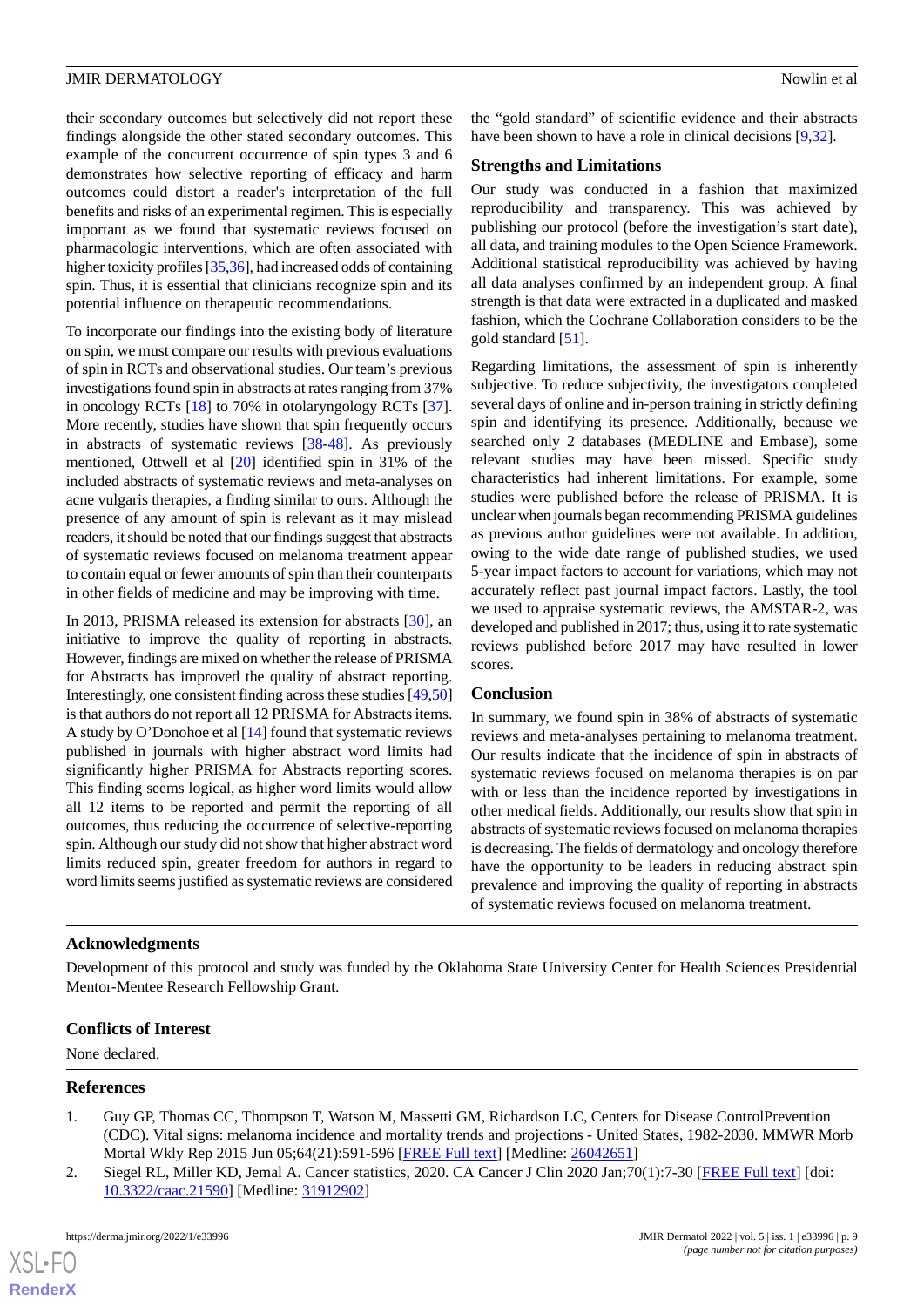- <span id="page-9-0"></span>3. Geller AC, Clapp RW, Sober AJ, Gonsalves L, Mueller L, Christiansen CL, et al. Melanoma epidemic: an analysis of six decades of data from the Connecticut Tumor Registry. J Clin Oncol 2013 Nov 20;31(33):4172-4178 [\[FREE Full text](http://europepmc.org/abstract/MED/24043747)] [doi: [10.1200/JCO.2012.47.3728](http://dx.doi.org/10.1200/JCO.2012.47.3728)] [Medline: [24043747\]](http://www.ncbi.nlm.nih.gov/entrez/query.fcgi?cmd=Retrieve&db=PubMed&list_uids=24043747&dopt=Abstract)
- <span id="page-9-2"></span><span id="page-9-1"></span>4. Namikawa K, Yamazaki N. Targeted Therapy and Immunotherapy for Melanoma in Japan. Curr Treat Options Oncol 2019 Jan 24;20(1):7 [\[FREE Full text\]](http://europepmc.org/abstract/MED/30675668) [doi: [10.1007/s11864-019-0607-8](http://dx.doi.org/10.1007/s11864-019-0607-8)] [Medline: [30675668\]](http://www.ncbi.nlm.nih.gov/entrez/query.fcgi?cmd=Retrieve&db=PubMed&list_uids=30675668&dopt=Abstract)
- <span id="page-9-3"></span>5. Fletcher RH, Black B. "Spin" in scientific writing: scientific mischief and legal jeopardy. Med Law 2007 Sep;26(3):511-525. [Medline: [17970249](http://www.ncbi.nlm.nih.gov/entrez/query.fcgi?cmd=Retrieve&db=PubMed&list_uids=17970249&dopt=Abstract)]
- <span id="page-9-4"></span>6. Boutron I, Dutton S, Ravaud P, Altman DG. Reporting and interpretation of randomized controlled trials with statistically nonsignificant results for primary outcomes. JAMA 2010 May 26;303(20):2058-2064. [doi: [10.1001/jama.2010.651](http://dx.doi.org/10.1001/jama.2010.651)] [Medline: [20501928](http://www.ncbi.nlm.nih.gov/entrez/query.fcgi?cmd=Retrieve&db=PubMed&list_uids=20501928&dopt=Abstract)]
- <span id="page-9-5"></span>7. Junger D. The rhetoric of research. Embrace scientific rhetoric for its power. BMJ 1995 Jul 01;311(6996):61 [\[FREE Full](http://europepmc.org/abstract/MED/7677870) [text](http://europepmc.org/abstract/MED/7677870)] [doi: [10.1136/bmj.311.6996.61b\]](http://dx.doi.org/10.1136/bmj.311.6996.61b) [Medline: [7677870\]](http://www.ncbi.nlm.nih.gov/entrez/query.fcgi?cmd=Retrieve&db=PubMed&list_uids=7677870&dopt=Abstract)
- <span id="page-9-21"></span>8. Saint S, Christakis DA, Saha S, Elmore JG, Welsh DE, Baker P, et al. Journal reading habits of internists. J Gen Intern Med 2000 Dec;15(12):881-884 [\[FREE Full text\]](https://onlinelibrary.wiley.com/resolve/openurl?genre=article&sid=nlm:pubmed&issn=0884-8734&date=2000&volume=15&issue=12&spage=881) [doi: [10.1046/j.1525-1497.2000.00202.x](http://dx.doi.org/10.1046/j.1525-1497.2000.00202.x)] [Medline: [11119185](http://www.ncbi.nlm.nih.gov/entrez/query.fcgi?cmd=Retrieve&db=PubMed&list_uids=11119185&dopt=Abstract)]
- <span id="page-9-6"></span>9. Barry HC, Ebell MH, Shaughnessy AF, Slawson DC, Nietzke F. Family physicians' use of medical abstracts to guide decision making: style or substance? J Am Board Fam Pract 2001;14(6):437-442 [\[FREE Full text](http://www.jabfm.org/cgi/pmidlookup?view=long&pmid=11757886)] [Medline: [11757886](http://www.ncbi.nlm.nih.gov/entrez/query.fcgi?cmd=Retrieve&db=PubMed&list_uids=11757886&dopt=Abstract)]
- <span id="page-9-7"></span>10. Fontelo P. Consensus abstracts for evidence-based medicine. Evid Based Med 2011 Apr;16(2):36-38. [doi: [10.1136/ebm20003](http://dx.doi.org/10.1136/ebm20003)] [Medline: [21427051\]](http://www.ncbi.nlm.nih.gov/entrez/query.fcgi?cmd=Retrieve&db=PubMed&list_uids=21427051&dopt=Abstract)
- <span id="page-9-8"></span>11. Islamaj Dogan R, Murray GC, Névéol A, Lu Z. Understanding PubMed user search behavior through log analysis. Database (Oxford) 2009;2009:bap018 [\[FREE Full text\]](https://academic.oup.com/database/article-lookup/doi/10.1093/database/bap018) [doi: [10.1093/database/bap018\]](http://dx.doi.org/10.1093/database/bap018) [Medline: [20157491\]](http://www.ncbi.nlm.nih.gov/entrez/query.fcgi?cmd=Retrieve&db=PubMed&list_uids=20157491&dopt=Abstract)
- <span id="page-9-22"></span>12. Beller EM, Glasziou PP, Hopewell S, Altman DG. Reporting of effect direction and size in abstracts of systematic reviews. JAMA 2011 Nov 09;306(18):1981-1982. [doi: [10.1001/jama.2011.1620](http://dx.doi.org/10.1001/jama.2011.1620)] [Medline: [22068989](http://www.ncbi.nlm.nih.gov/entrez/query.fcgi?cmd=Retrieve&db=PubMed&list_uids=22068989&dopt=Abstract)]
- 13. Seehra J, Fleming PS, Polychronopoulou A, Pandis N. Reporting completeness of abstracts of systematic reviews published in leading dental specialty journals. Eur J Oral Sci 2013 Apr;121(2):57-62. [doi: [10.1111/eos.12027](http://dx.doi.org/10.1111/eos.12027)] [Medline: [23489893](http://www.ncbi.nlm.nih.gov/entrez/query.fcgi?cmd=Retrieve&db=PubMed&list_uids=23489893&dopt=Abstract)]
- <span id="page-9-9"></span>14. O'Donohoe TJ, Dhillon R, Bridson TL, Tee J. Reporting Quality of Systematic Review Abstracts Published in Leading Neurosurgical Journals: A Research on Research Study. Neurosurgery 2019 Jul 01;85(1):1-10. [doi: [10.1093/neuros/nyy615\]](http://dx.doi.org/10.1093/neuros/nyy615) [Medline: [30649511](http://www.ncbi.nlm.nih.gov/entrez/query.fcgi?cmd=Retrieve&db=PubMed&list_uids=30649511&dopt=Abstract)]
- <span id="page-9-10"></span>15. Tan WK, Wigley J, Shantikumar S. The reporting quality of systematic reviews and meta-analyses in vascular surgery needs improvement: a systematic review. Int J Surg 2014 Dec;12(12):1262-1265 [\[FREE Full text](https://linkinghub.elsevier.com/retrieve/pii/S1743-9191(14)00929-7)] [doi: [10.1016/j.ijsu.2014.10.015](http://dx.doi.org/10.1016/j.ijsu.2014.10.015)] [Medline: [25448643\]](http://www.ncbi.nlm.nih.gov/entrez/query.fcgi?cmd=Retrieve&db=PubMed&list_uids=25448643&dopt=Abstract)
- <span id="page-9-11"></span>16. Jellison S, Roberts W, Bowers A, Combs T, Beaman J, Wayant C, et al. Evaluation of spin in abstracts of papers in psychiatry and psychology journals. BMJ Evid Based Med 2019 Aug 05:178-181. [doi: [10.1136/bmjebm-2019-111176\]](http://dx.doi.org/10.1136/bmjebm-2019-111176) [Medline: [31383725](http://www.ncbi.nlm.nih.gov/entrez/query.fcgi?cmd=Retrieve&db=PubMed&list_uids=31383725&dopt=Abstract)]
- <span id="page-9-13"></span><span id="page-9-12"></span>17. Kinder NC, Weaver MD, Wayant C, Vassar M. Presence of 'spin' in the abstracts and titles of anaesthesiology randomised controlled trials. Br J Anaesth 2019 Jan;122(1):e13-e14 [[FREE Full text](https://linkinghub.elsevier.com/retrieve/pii/S0007-0912(18)30804-3)] [doi: [10.1016/j.bja.2018.10.023\]](http://dx.doi.org/10.1016/j.bja.2018.10.023) [Medline: [30579417](http://www.ncbi.nlm.nih.gov/entrez/query.fcgi?cmd=Retrieve&db=PubMed&list_uids=30579417&dopt=Abstract)]
- <span id="page-9-14"></span>18. Wayant C, Margalski D, Vaughn K, Vassar M. Evaluation of spin in oncology clinical trials. Crit Rev Oncol Hematol 2019 Dec;144:102821. [doi: [10.1016/j.critrevonc.2019.102821](http://dx.doi.org/10.1016/j.critrevonc.2019.102821)] [Medline: [31733444\]](http://www.ncbi.nlm.nih.gov/entrez/query.fcgi?cmd=Retrieve&db=PubMed&list_uids=31733444&dopt=Abstract)
- <span id="page-9-15"></span>19. Reynolds-Vaughn V, Riddle J, Brown J, Schiesel M, Wayant C, Vassar M. Evaluation of Spin in the Abstracts of Emergency Medicine Randomized Controlled Trials. Ann Emerg Med 2019 May 14:423-431. [doi: [10.1016/j.annemergmed.2019.03.011](http://dx.doi.org/10.1016/j.annemergmed.2019.03.011)] [Medline: [31101371](http://www.ncbi.nlm.nih.gov/entrez/query.fcgi?cmd=Retrieve&db=PubMed&list_uids=31101371&dopt=Abstract)]
- <span id="page-9-16"></span>20. Ottwell R, Rogers T, Anderson JM, Johnson A, Vassar M. Evaluation of Spin in the Abstracts of Systematic Reviews and Meta-Analyses Focused on the Treatment of Acne Vulgaris: Cross-Sectional Analysis. JMIR Dermatol 2020 Mar 20;3(1):e16978. [doi: [10.2196/16978\]](http://dx.doi.org/10.2196/16978)
- <span id="page-9-18"></span><span id="page-9-17"></span>21. Ottwell R. Melanoma Spin. OSF. URL:<https://osf.io/6gyhm/> [accessed 2020-05-30]
- <span id="page-9-19"></span>22. Liberati A, Altman DG, Tetzlaff J, Mulrow C, Gøtzsche PC, Ioannidis JPA, et al. The PRISMA statement for reporting systematic reviews and meta-analyses of studies that evaluate health care interventions: explanation and elaboration. PLoS Med 2009 Jul 21;6(7):e1000100 [[FREE Full text\]](http://dx.plos.org/10.1371/journal.pmed.1000100) [doi: [10.1371/journal.pmed.1000100\]](http://dx.doi.org/10.1371/journal.pmed.1000100) [Medline: [19621070\]](http://www.ncbi.nlm.nih.gov/entrez/query.fcgi?cmd=Retrieve&db=PubMed&list_uids=19621070&dopt=Abstract)
- <span id="page-9-20"></span>23. Murad MH, Wang Z. Guidelines for reporting meta-epidemiological methodology research. Evid Based Med 2017 Aug;22(4):139-142 [\[FREE Full text](http://ebm.bmj.com/lookup/pmidlookup?view=long&pmid=28701372)] [doi: [10.1136/ebmed-2017-110713](http://dx.doi.org/10.1136/ebmed-2017-110713)] [Medline: [28701372](http://www.ncbi.nlm.nih.gov/entrez/query.fcgi?cmd=Retrieve&db=PubMed&list_uids=28701372&dopt=Abstract)]
- 24. Ouzzani M, Hammady H, Fedorowicz Z, Elmagarmid A. Rayyan-a web and mobile app for systematic reviews. Syst Rev 2016 Dec 05;5(1):210 [[FREE Full text](https://doi.org/10.1186/s13643-016-0384-4)] [doi: [10.1186/s13643-016-0384-4](http://dx.doi.org/10.1186/s13643-016-0384-4)] [Medline: [27919275](http://www.ncbi.nlm.nih.gov/entrez/query.fcgi?cmd=Retrieve&db=PubMed&list_uids=27919275&dopt=Abstract)]
- 25. Moher D, Shamseer L, Clarke M, Ghersi D, Liberati A, Petticrew M, et al. Preferred reporting items for systematic review and meta-analysis protocols (PRISMA-P) 2015 statement. Syst Rev 2015 Jan;4:1 [\[FREE Full text\]](http://www.systematicreviewsjournal.com/content/4//1) [doi: [10.1186/2046-4053-4-1\]](http://dx.doi.org/10.1186/2046-4053-4-1) [Medline: [25554246\]](http://www.ncbi.nlm.nih.gov/entrez/query.fcgi?cmd=Retrieve&db=PubMed&list_uids=25554246&dopt=Abstract)
- 26. Li T, Lindsley K, Rouse B, Hong H, Shi Q, Friedman DS, et al. Comparative Effectiveness of First-Line Medications for Primary Open-Angle Glaucoma: A Systematic Review and Network Meta-analysis. Ophthalmology 2016 Jan;123(1):129-140 [[FREE Full text](http://europepmc.org/abstract/MED/26526633)] [doi: [10.1016/j.ophtha.2015.09.005\]](http://dx.doi.org/10.1016/j.ophtha.2015.09.005) [Medline: [26526633\]](http://www.ncbi.nlm.nih.gov/entrez/query.fcgi?cmd=Retrieve&db=PubMed&list_uids=26526633&dopt=Abstract)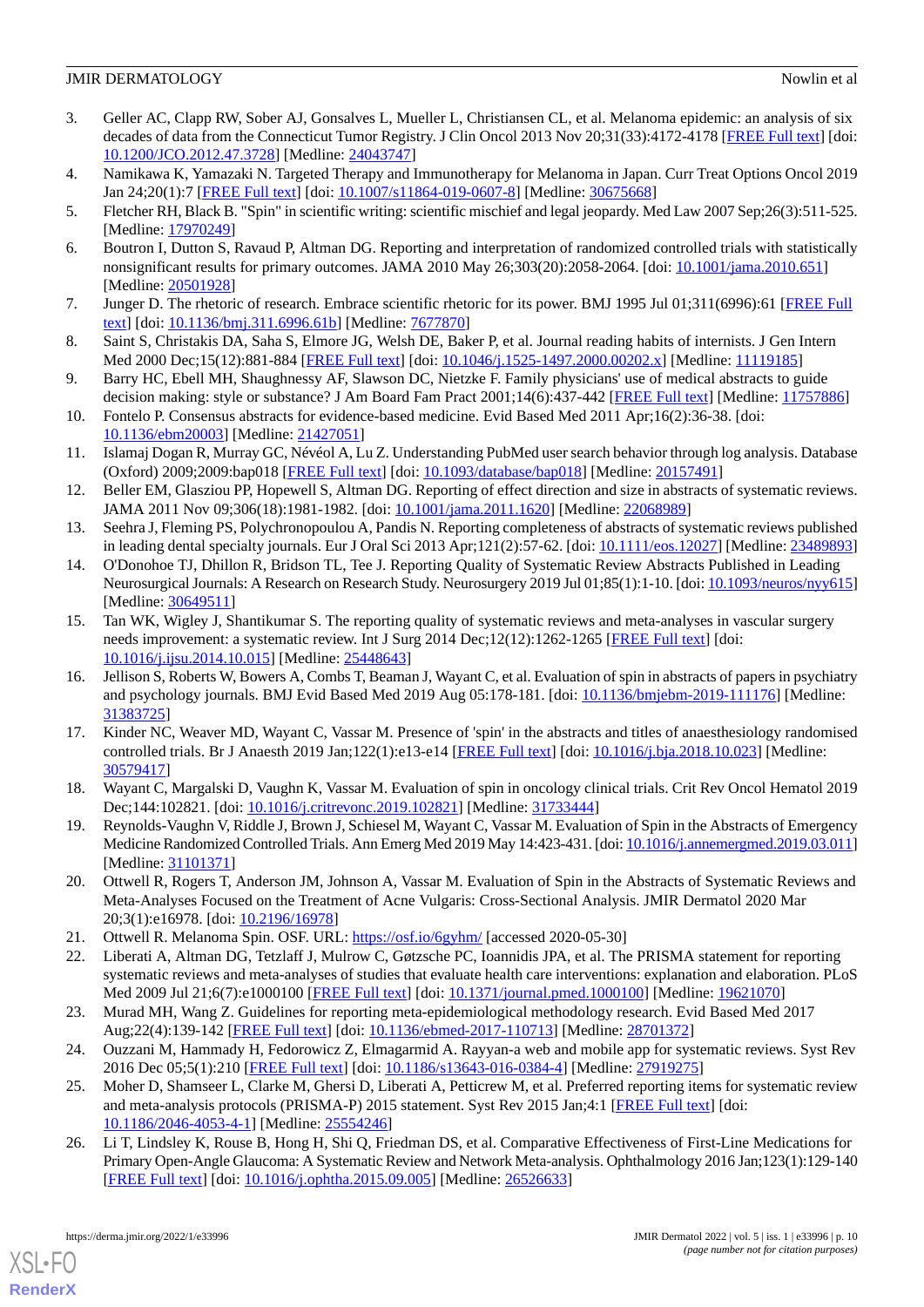- <span id="page-10-0"></span>27. Yavchitz A, Ravaud P, Altman DG, Moher D, Hrobjartsson A, Lasserson T, et al. A new classification of spin in systematic reviews and meta-analyses was developed and ranked according to the severity. J Clin Epidemiol 2016 Jul;75:56-65. [doi: [10.1016/j.jclinepi.2016.01.020\]](http://dx.doi.org/10.1016/j.jclinepi.2016.01.020) [Medline: [26845744](http://www.ncbi.nlm.nih.gov/entrez/query.fcgi?cmd=Retrieve&db=PubMed&list_uids=26845744&dopt=Abstract)]
- <span id="page-10-1"></span>28. Shea BJ, Reeves BC, Wells G, Thuku M, Hamel C, Moran J, et al. AMSTAR 2: a critical appraisal tool for systematic reviews that include randomised or non-randomised studies of healthcare interventions, or both. BMJ 2017 Dec 21;358:j4008 [[FREE Full text](http://www.bmj.com/cgi/pmidlookup?view=long&pmid=28935701)] [doi: [10.1136/bmj.j4008\]](http://dx.doi.org/10.1136/bmj.j4008) [Medline: [28935701](http://www.ncbi.nlm.nih.gov/entrez/query.fcgi?cmd=Retrieve&db=PubMed&list_uids=28935701&dopt=Abstract)]
- <span id="page-10-3"></span><span id="page-10-2"></span>29. Lorenz RC, Matthias K, Pieper D, Wegewitz U, Morche J, Nocon M, et al. A psychometric study found AMSTAR 2 to be a valid and moderately reliable appraisal tool. J Clin Epidemiol 2019 Oct;114:133-140. [doi: [10.1016/j.jclinepi.2019.05.028\]](http://dx.doi.org/10.1016/j.jclinepi.2019.05.028) [Medline: [31152864](http://www.ncbi.nlm.nih.gov/entrez/query.fcgi?cmd=Retrieve&db=PubMed&list_uids=31152864&dopt=Abstract)]
- <span id="page-10-4"></span>30. Beller EM, Glasziou PP, Altman DG, Hopewell S, Bastian H, Chalmers I, PRISMA for Abstracts Group. PRISMA for Abstracts: reporting systematic reviews in journal and conference abstracts. PLoS Med 2013;10(4):e1001419 [[FREE Full](https://dx.plos.org/10.1371/journal.pmed.1001419) [text](https://dx.plos.org/10.1371/journal.pmed.1001419)] [doi: [10.1371/journal.pmed.1001419](http://dx.doi.org/10.1371/journal.pmed.1001419)] [Medline: [23585737](http://www.ncbi.nlm.nih.gov/entrez/query.fcgi?cmd=Retrieve&db=PubMed&list_uids=23585737&dopt=Abstract)]
- <span id="page-10-5"></span>31. Verma S, Quirt I, McCready D, Bak K, Charette M, Iscoe N. Systematic review of systemic adjuvant therapy for patients at high risk for recurrent melanoma. Cancer 2006 Apr 01;106(7):1431-1442 [\[FREE Full text\]](https://doi.org/10.1002/cncr.21760) [doi: [10.1002/cncr.21760](http://dx.doi.org/10.1002/cncr.21760)] [Medline: [16511841](http://www.ncbi.nlm.nih.gov/entrez/query.fcgi?cmd=Retrieve&db=PubMed&list_uids=16511841&dopt=Abstract)]
- <span id="page-10-6"></span>32. Marcelo A, Gavino A, Isip-Tan IT, Apostol-Nicodemus L, Mesa-Gaerlan FJ, Firaza PN, et al. A comparison of the accuracy of clinical decisions based on full-text articles and on journal abstracts alone: a study among residents in a tertiary care hospital. Evid Based Med 2013 Apr;18(2):48-53 [[FREE Full text](http://ebm.bmj.com/lookup/pmidlookup?view=long&pmid=22782923)] [doi: [10.1136/eb-2012-100537\]](http://dx.doi.org/10.1136/eb-2012-100537) [Medline: [22782923\]](http://www.ncbi.nlm.nih.gov/entrez/query.fcgi?cmd=Retrieve&db=PubMed&list_uids=22782923&dopt=Abstract)
- <span id="page-10-7"></span>33. Johnson HL, Fontelo P, Olsen CH, Jones KD, Gimbel RW. Family nurse practitioner student perception of journal abstract usefulness in clinical decision making: a randomized controlled trial. J Am Assoc Nurse Pract 2013 Nov;25(11):597-603. [doi: [10.1111/1745-7599.12013](http://dx.doi.org/10.1111/1745-7599.12013)] [Medline: [24170534\]](http://www.ncbi.nlm.nih.gov/entrez/query.fcgi?cmd=Retrieve&db=PubMed&list_uids=24170534&dopt=Abstract)
- <span id="page-10-8"></span>34. Dafni U, Michielin O, Lluesma S, Tsourti Z, Polydoropoulou V, Karlis D, et al. Efficacy of adoptive therapy with tumor-infiltrating lymphocytes and recombinant interleukin-2 in advanced cutaneous melanoma: a systematic review and meta-analysis. Ann Oncol 2019 Dec 01;30(12):1902-1913 [[FREE Full text](https://linkinghub.elsevier.com/retrieve/pii/S0923-7534(20)32553-9)] [doi: [10.1093/annonc/mdz398](http://dx.doi.org/10.1093/annonc/mdz398)] [Medline: [31566658](http://www.ncbi.nlm.nih.gov/entrez/query.fcgi?cmd=Retrieve&db=PubMed&list_uids=31566658&dopt=Abstract)]
- <span id="page-10-9"></span>35. Swetter SM, Tsao H, Bichakjian CK, Curiel-Lewandrowski C, Elder DE, Gershenwald JE, et al. Guidelines of care for the management of primary cutaneous melanoma. J Am Acad Dermatol 2019 Jan;80(1):208-250. [doi: [10.1016/j.jaad.2018.08.055](http://dx.doi.org/10.1016/j.jaad.2018.08.055)] [Medline: [30392755](http://www.ncbi.nlm.nih.gov/entrez/query.fcgi?cmd=Retrieve&db=PubMed&list_uids=30392755&dopt=Abstract)]
- <span id="page-10-10"></span>36. Simeone E, Grimaldi AM, Festino L, Trojaniello C, Vitale MG, Vanella V, et al. Immunotherapy in metastatic melanoma: a novel scenario of new toxicities and their management. Melanoma Manag 2019 Nov 08;6(4):MMT30 [\[FREE Full text](https://www.futuremedicine.com/doi/abs/10.2217/mmt-2019-0005?url_ver=Z39.88-2003&rfr_id=ori:rid:crossref.org&rfr_dat=cr_pub%3dpubmed)] [doi: [10.2217/mmt-2019-0005](http://dx.doi.org/10.2217/mmt-2019-0005)] [Medline: [31871619\]](http://www.ncbi.nlm.nih.gov/entrez/query.fcgi?cmd=Retrieve&db=PubMed&list_uids=31871619&dopt=Abstract)
- <span id="page-10-11"></span>37. Cooper CM, Gray HM, Ross AE, Hamilton TA, Bea Downs J, Wayant C, et al. Evaluation of spin in the abstracts of otolaryngology randomized controlled trials. Laryngoscope 2018 Dec 21:2036-2040. [doi: [10.1002/lary.27750\]](http://dx.doi.org/10.1002/lary.27750) [Medline: [30578543](http://www.ncbi.nlm.nih.gov/entrez/query.fcgi?cmd=Retrieve&db=PubMed&list_uids=30578543&dopt=Abstract)]
- 38. Cole WT, Wittl P, Arthur W, Ottwell R, Greiner B, Koshy G, et al. Spin in the abstracts of systematic reviews and metaanalyses focused on percutaneous coronary intervention. J Osteopath Med 2021 Jun 30:723-731 [\[FREE Full text\]](https://www.degruyter.com/document/doi/10.1515/jom-2021-0085) [doi: [10.1515/jom-2021-0085](http://dx.doi.org/10.1515/jom-2021-0085)] [Medline: [34213843\]](http://www.ncbi.nlm.nih.gov/entrez/query.fcgi?cmd=Retrieve&db=PubMed&list_uids=34213843&dopt=Abstract)
- 39. Garrett M, Koochin T, Ottwell R, Arthur W, Rogers TC, Hartwell M, et al. Evaluation of spin in the abstracts of systematic reviews and meta-analyses of treatments and interventions for smoking cessation. Tob Prev Cessat 2021;7:35 [\[FREE Full](http://europepmc.org/abstract/MED/34046532) [text](http://europepmc.org/abstract/MED/34046532)] [doi: [10.18332/tpc/134238\]](http://dx.doi.org/10.18332/tpc/134238) [Medline: [34046532\]](http://www.ncbi.nlm.nih.gov/entrez/query.fcgi?cmd=Retrieve&db=PubMed&list_uids=34046532&dopt=Abstract)
- 40. Lin V, Patel R, Wirtz A, Mannem D, Ottwell R, Arthur W, et al. Evaluation of Spin in the Abstracts of Systematic Reviews and Meta-Analyses of Atopic Dermatitis Treatments and Interventions. Dermatology 2021 May 17:496-505. [doi: [10.1159/000515299\]](http://dx.doi.org/10.1159/000515299) [Medline: [34000718\]](http://www.ncbi.nlm.nih.gov/entrez/query.fcgi?cmd=Retrieve&db=PubMed&list_uids=34000718&dopt=Abstract)
- 41. Reddy AK, Shepard S, Ottwell R, Thompson J, Price CM, Arthur W, et al. Over 30% of Systematic Reviews and Meta-analyses Focused on Rotator Cuff Tear Treatments Contained Spin in the Abstract. Arthroscopy 2021 Sep;37(9):2953-2959. [doi: [10.1016/j.arthro.2021.03.066](http://dx.doi.org/10.1016/j.arthro.2021.03.066)] [Medline: [33887409](http://www.ncbi.nlm.nih.gov/entrez/query.fcgi?cmd=Retrieve&db=PubMed&list_uids=33887409&dopt=Abstract)]
- 42. Demla S, Shinn E, Ottwell R, Arthur W, Khattab M, Hartwell M, et al. Evaluation of spin in the abstracts of systematic reviews and meta-analyses focused on cataract therapies. Am J Ophthalmol 2021 Apr 03:47-57. [doi: [10.1016/j.ajo.2021.03.032\]](http://dx.doi.org/10.1016/j.ajo.2021.03.032) [Medline: [33823157\]](http://www.ncbi.nlm.nih.gov/entrez/query.fcgi?cmd=Retrieve&db=PubMed&list_uids=33823157&dopt=Abstract)
- 43. Balcerak G, Shepard S, Ottwell R, Arthur W, Hartwell M, Beaman J, et al. Evaluation of spin in the abstracts of systematic reviews and meta-analyses of studies on opioid use disorder. Subst Abus 2021 Apr 13:1-9. [doi: [10.1080/08897077.2021.1904092\]](http://dx.doi.org/10.1080/08897077.2021.1904092) [Medline: [33848450\]](http://www.ncbi.nlm.nih.gov/entrez/query.fcgi?cmd=Retrieve&db=PubMed&list_uids=33848450&dopt=Abstract)
- 44. Rucker B, Umbarger E, Ottwell R, Arthur W, Brame L, Woodson E, et al. Evaluation of Spin in the Abstracts of Systematic Reviews and Meta-Analyses Focused on Tinnitus. Otol Neurotol 2021 May 10:1237-1244. [doi: [10.1097/MAO.0000000000003178](http://dx.doi.org/10.1097/MAO.0000000000003178)] [Medline: [33973954\]](http://www.ncbi.nlm.nih.gov/entrez/query.fcgi?cmd=Retrieve&db=PubMed&list_uids=33973954&dopt=Abstract)
- 45. Reddy AK, Lulkovich K, Ottwell R, Arthur W, Bowers A, Al-Rifai S, et al. Evaluation of Spin in Abstracts of Systematic Reviews and Meta-analyses Focused on Treatments of Erectile Dysfunction: A Cross-sectional Analysis. Sex Med 2020 Dec 05;9(1):100284 [\[FREE Full text\]](https://linkinghub.elsevier.com/retrieve/pii/S2050-1161(20)30140-9) [doi: [10.1016/j.esxm.2020.10.012\]](http://dx.doi.org/10.1016/j.esxm.2020.10.012) [Medline: [33291041\]](http://www.ncbi.nlm.nih.gov/entrez/query.fcgi?cmd=Retrieve&db=PubMed&list_uids=33291041&dopt=Abstract)